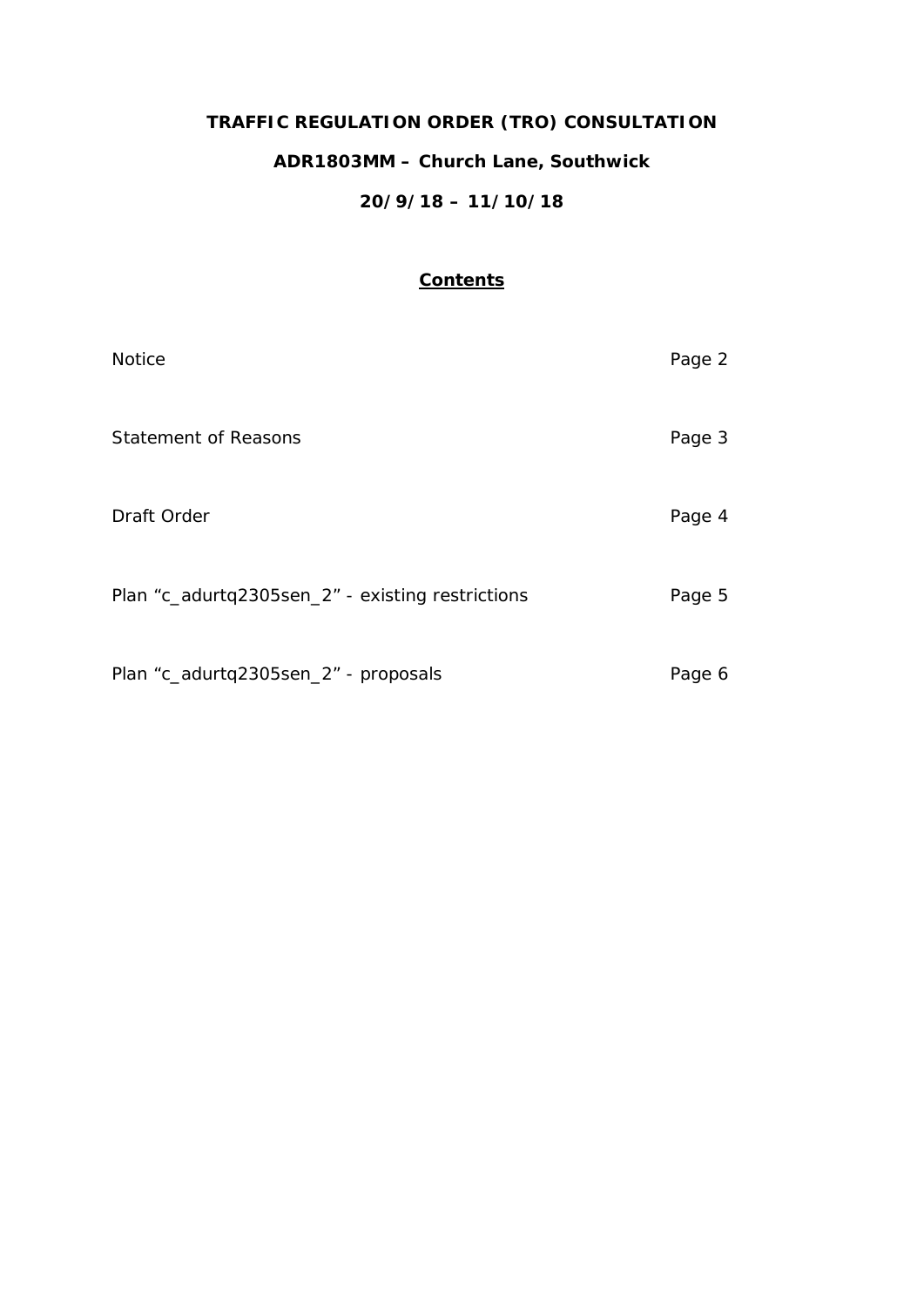#### **West Sussex County Council**

## **(Adur District) (Parking Places & Traffic Regulation) (Consolidation) Order 2009)**

#### **(Southwick: Church Lane & Adjoining Roads Amendment) Order 2018**

NOTICE is hereby given that West Sussex County Council proposes to make a permanent Traffic Regulation Order under the provisions of the Road Traffic Regulation Act 1984, the effect of which will be to prohibit waiting at any time (double yellow lines) on various lengths of both sides of Church Lane in Southwick, and to introduce a yellow 'School Keep Clear' marking prohibiting stopping from 8am to 5pm Mon-Fri at the entrance to Glebe Primary School.

The Order also prohibits waiting at any time on both sides of Albert Road at its junction with Church Lane, and on both sides of Oldfield Crescent at its junction with Church Lane.

Full details of the proposals in this notice can be viewed on our website at www.westsussex.gov.uk. The website includes a response form for any comments or objections.

The documents may also be inspected at County Hall Chichester, during normal office hours, and at Southwick Library, Southwick Road, Southwick during normal library opening hours.

Any comments or objections about the proposal must be received before 11 October 2018. These may be submitted via the response form on the website mentioned above, by e-mail to [tro.team@westsussex.gov.uk](mailto:tro.team@westsussex.gov.uk) or in writing to TRO Team, West Sussex County Council, The Grange, Tower Street Chichester, PO19 1RH. For legal reasons, only correspondence including a full name and address will be considered. Please quote reference ADR1803-MM in all correspondence.

Dated this 20th day of September 2018. Director of Law & Assurance, County Hall, Chichester.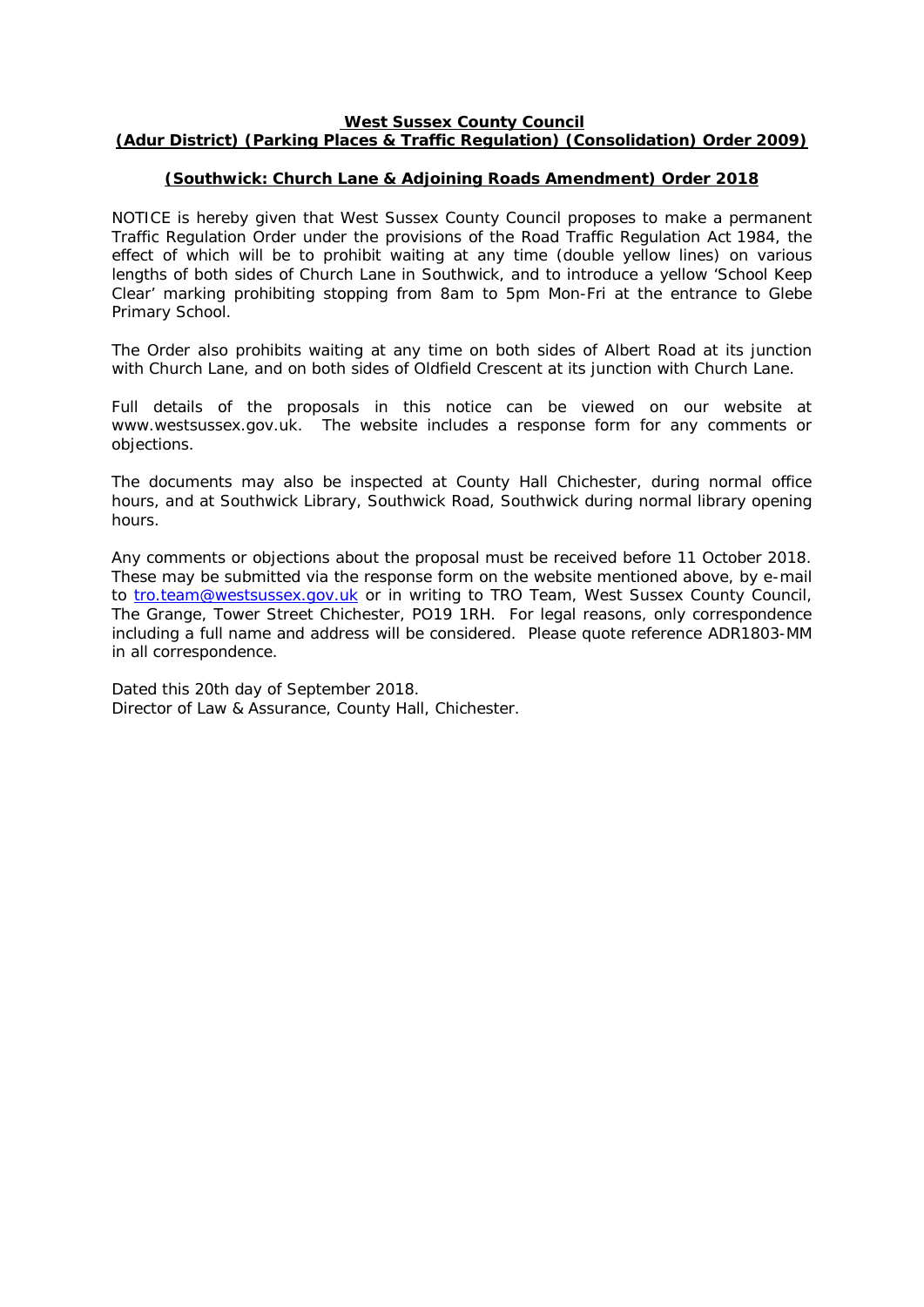#### **West Sussex County Council (Adur District) (Parking Places & Traffic Regulation) (Consolidation) Order 2009)**

## **(Southwick: Church Lane & Adjoining Roads Amendment) Order 2018**

#### **STATEMENT OF REASONS FOR PROPOSING TO MAKE THE ORDER**

West Sussex County Council proposes to make a permanent Traffic Regulation Order that will introduce double yellow lines on various lengths of both sides of Church Lane in Southwick, and to introduce a yellow 'School Keep Clear' marking prohibiting stopping from 8am to 5pm Mon-Fri at the entrance to Glebe Primary School.

The Order also prohibits waiting at any time on both sides of Albert Road at its junction with Church Lane, and on both sides of Oldfield Crescent at its junction with Church Lane.

Following requests from local residents the Adur County Local Committee has prioritised a scheme to review parking issues in Church Lane. Inconsiderate parking in Church Lane is reported to obstruct HGVs, including refuse collection vehicles and emergency services' vehicles and it is proposed to resolve this by prohibiting parking on the narrowest sections of the road. The double yellow lines would also extend into the junctions of Albert road and Oldfield Crescent to prevent them being obstructed by parked cars.

The opportunity is also being taken to formalise the currently advisory 'School Keep Clear' markings at the entrance to Glebe Primary School.

The new Order is therefore proposed to facilitate the passage of traffic.

The attached drawing, numbered TQ2305SEN shows the lengths of roads affected by the proposed Order.

Director of Law & Assurance 3 August 2018

ADR1803-MM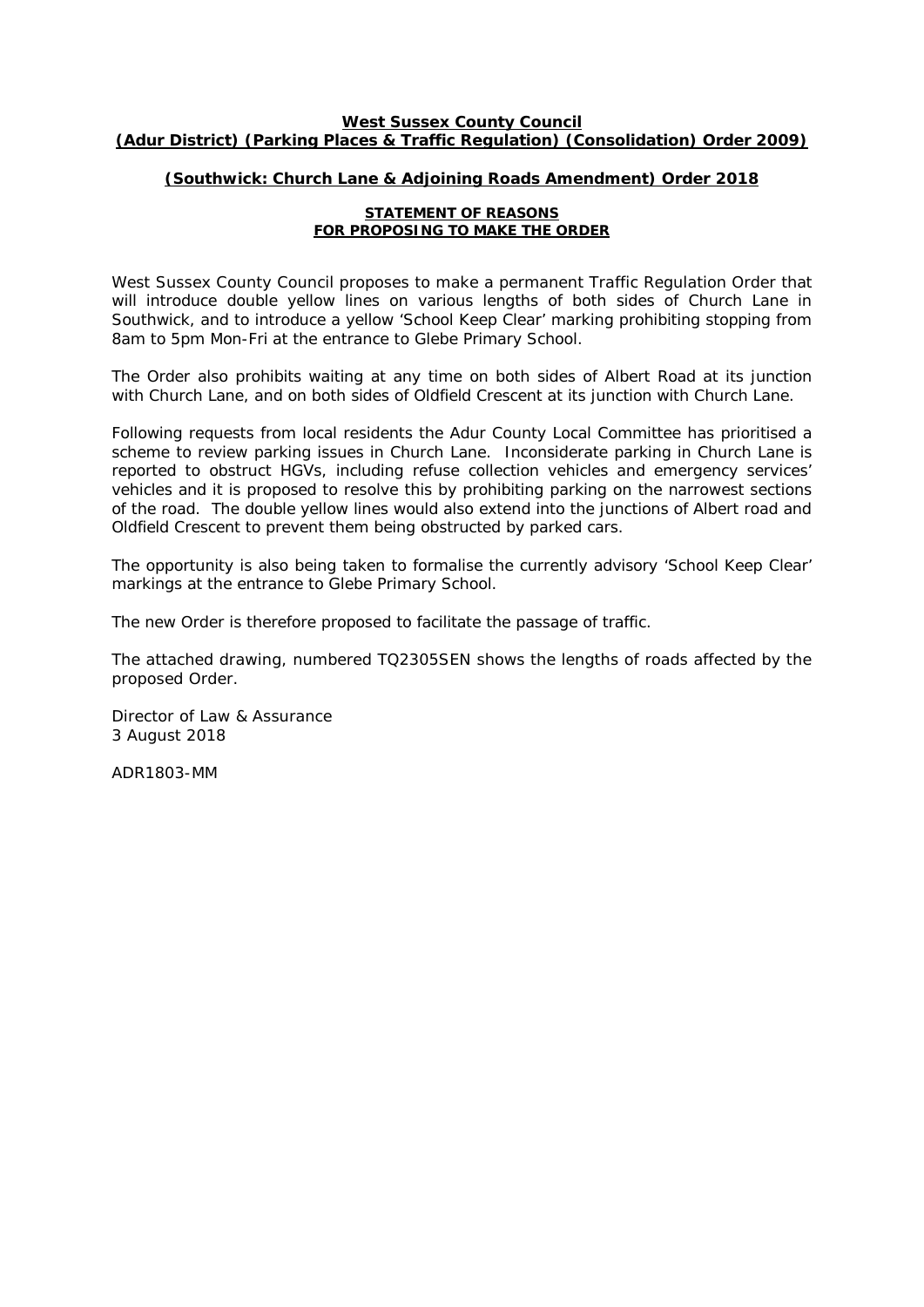#### **WEST SUSSEX COUNTY COUNCIL ((ADUR DISTRICT) (PARKING PLACES & TRAFFIC REGULATION) (CONSOLIDATION) ORDER 2009)**

## **(SOUTHWICK: CHURCH LANE & ADJOINING ROADS AMENDMENT) ORDER 2018**

West Sussex County Council in exercise of their powers under Sections 1 (1) 2 (1) and (2), 4 (2), 45, 46, 49 and 53 and Part IV of Schedule 9 of the Road Traffic Regulation Act 1984 ("the Act") as amended and of all other enabling powers and after consultation with the Chief Officer of Police in accordance with Part III of Schedule 9 to the Act hereby make the following Order: -

- 1. This Order shall come into operation on the \*\*\*\*\* day of \*\*\*\*\*\* 2018 and may be cited as "West Sussex County Council ((Adur District) (Parking Places & Traffic Regulation) (Consolidation) Order 2009) (Southwick: Church Lane & Adjoining Roads Amendment) Order 2018".
- 2. The "West Sussex County Council (Adur District) (Parking Places & Traffic Regulation) (Consolidation) Order 2009" is hereby amended by the replacement of the plan specified in the First Schedule to this Order, with the plan specified in the Second Schedule, attached hereto.

#### **FIRST SCHEDULE Plan to be Replaced**

TQ2305SEN (Issue Number 1)

#### **SECOND SCHEDULE Replacement Plan**

TQ2305SEN (Issue Number 2)

| THE Common Seal of THE<br>WEST SUSSEX COUNTY COUNCIL<br>was hereto affixed the |      |  |
|--------------------------------------------------------------------------------|------|--|
| day of                                                                         | 2013 |  |
|                                                                                |      |  |
| <b>Authorised Signatory</b>                                                    |      |  |

ADR1803-MM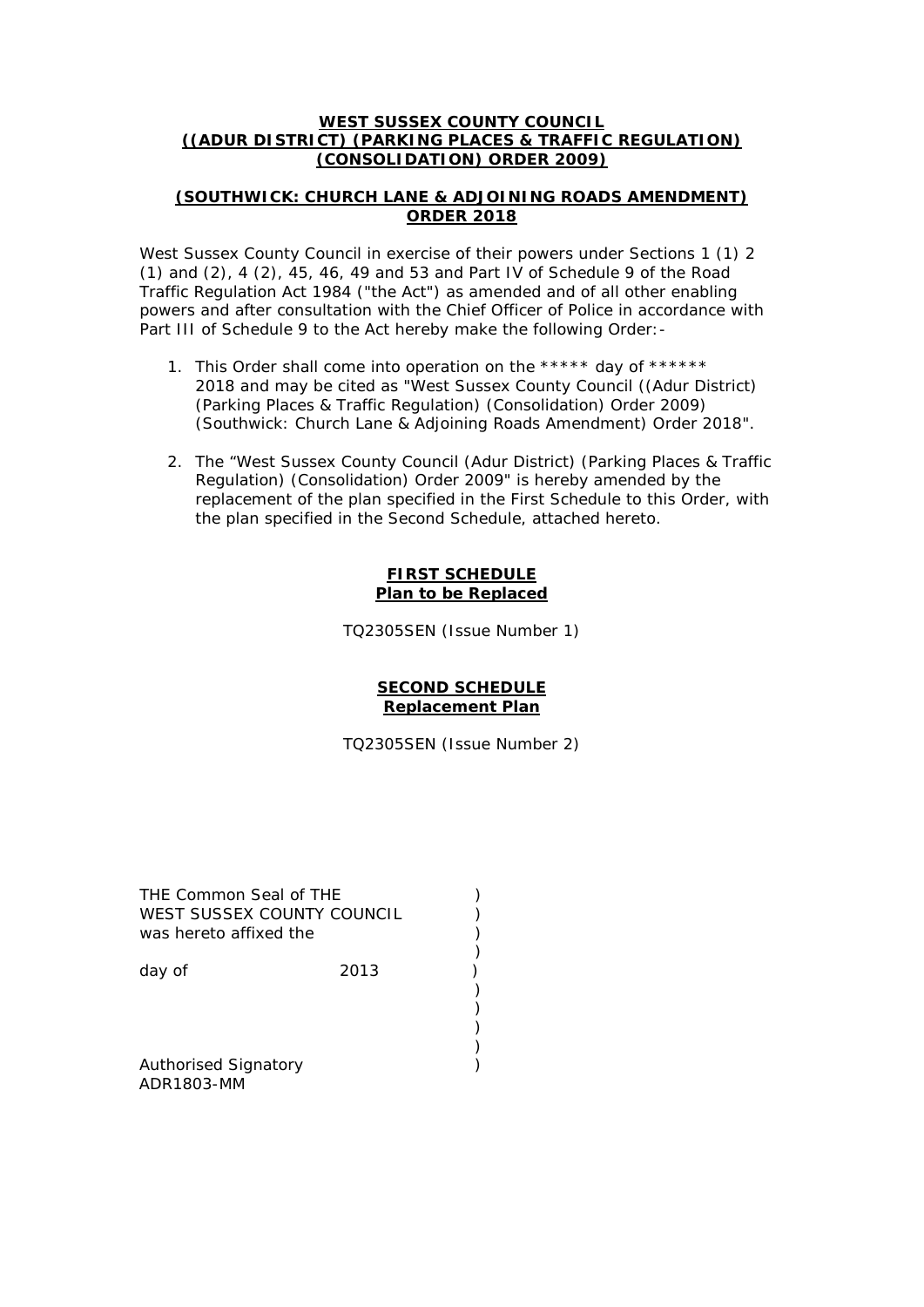